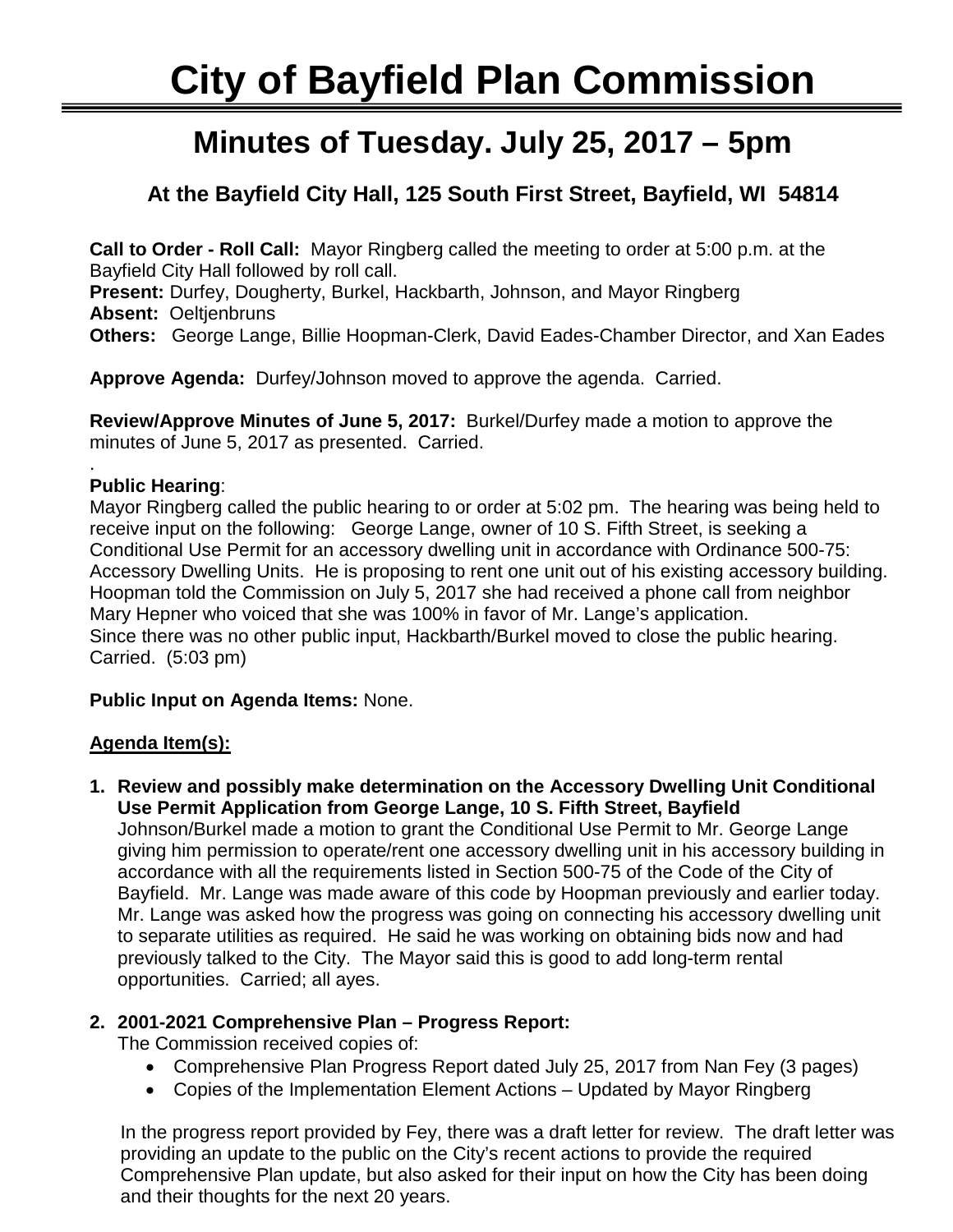Discussion ensued:

- Commissioner's generally like the first three paragraphs of the letter.
- There was a great deal of uncertainty about asking the public their thoughts on the next 20 years as it has been agreed this is not a new Comp. Plan; just an update. The Committees reviewed the elements, but even they haven't been asked for their thoughts on the next 20 years. A bit of confusion was expressed about what direction we are going?
- By consensus, the Commission agreed we should inform the public about the recent activity on the Comp. Plan update (basically a summary of the first three paragraphs of the letter), but that's it for right now. Hoopman was asked to post this information on the City's website, provided notices around town, put it on the back of the City's Utility Bill and on the Chamber's Community News Blast.
- They thought we should seek greater public input on the Comprehensive Plan Update once it's in draft form.
- The Commission questioned how the actual Comprehensive Plan Update will get done? What work is still needed and by who? What is the outline of the Comprehensive Plan Update?
- All felt as if the City's Comprehensive Plan has been reviewed and all the elements were updated. It is unclear what else is needed.
- Each Committee has been reminded of their goals and objectives and can work on updating their work plans and CIPs independently. This doesn't need to be completed for this update.
- It was expressed that we would pursue a new Comprehensive Plan in about five years or so.

Dougherty/Hackbarth made a motion to ask Fey, to begin writing draft goals for the Comprehensive Plan update. If she is in need of information from us, to let us know what is needed. All agree the review has been done, our 20-year comp plan is still relevant, and the committees now have been reminded about the work that remains. Carried.

#### **3. Zoning Administrator: Property Maintenance Report:**

Hoopman provided the Commission with a written Property Maintenance Report dated July 19, 2017. Discussion ensued on each issue. The Commission expressly indicated they wanted Hoopman to aggressively continue on these issues and asked the PD to do the same with regards to any parking issues. They want us to implement the new ordinances created to abate these issues once and for all. Burkel indicated she had also recently taken a tour of the City and will send Hoopman a list of the other property maintenance issues she found.

#### **4. Second Street – Commercial Zone Properties:**

The Commission briefly discussed the usage of Commercial Zoned properties for residential type uses. North and South Second Street were discussed. North second street is generally more residential in nature and there is an undeveloped lot for sale now. The Commission talked about the uses that would be allowed. Hoopman reminded the Commission about their